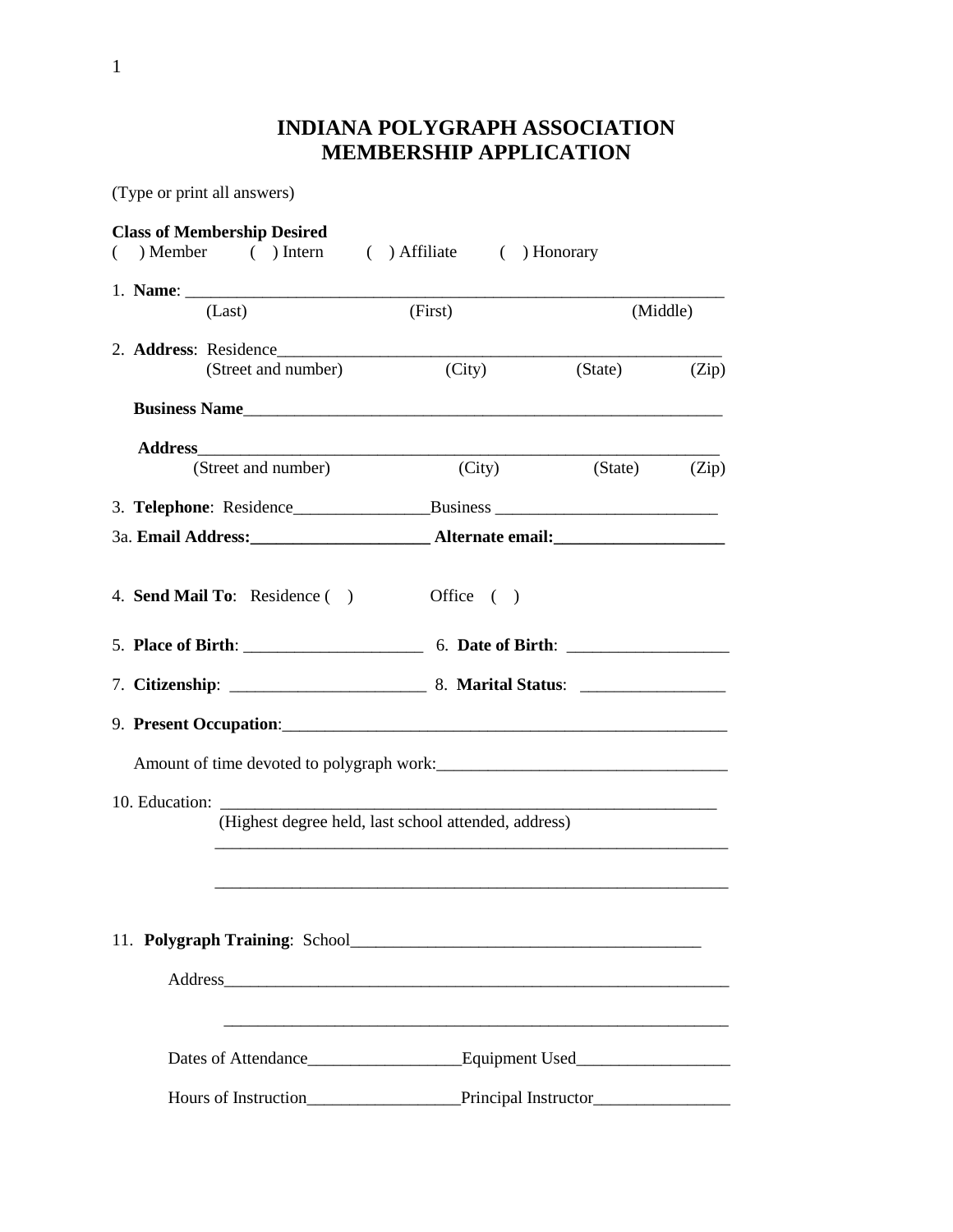|  |    | Total number of cases (subjects) and their case types within the last three years:                                                                                                                                                                                                                                                   |  |  |  |  |  |
|--|----|--------------------------------------------------------------------------------------------------------------------------------------------------------------------------------------------------------------------------------------------------------------------------------------------------------------------------------------|--|--|--|--|--|
|  |    |                                                                                                                                                                                                                                                                                                                                      |  |  |  |  |  |
|  |    |                                                                                                                                                                                                                                                                                                                                      |  |  |  |  |  |
|  |    |                                                                                                                                                                                                                                                                                                                                      |  |  |  |  |  |
|  |    | 15. Military Service: (Branch, dates of service and type of discharge)___________<br>,我们也不能在这里的人,我们也不能在这里的人,我们也不能在这里的人,我们也不能在这里的人,我们也不能在这里的人,我们也不能在这里的人,我们也不能在这里的人,我们                                                                                                                                                                |  |  |  |  |  |
|  |    | 16. (Supply full information regarding circumstances on a separate paper to any question<br>answered in the affirmative)                                                                                                                                                                                                             |  |  |  |  |  |
|  | a. | Arrests and/or convictions:                                                                                                                                                                                                                                                                                                          |  |  |  |  |  |
|  |    |                                                                                                                                                                                                                                                                                                                                      |  |  |  |  |  |
|  | c. | Have you ever been discharged from any employment? Y/N___________________________                                                                                                                                                                                                                                                    |  |  |  |  |  |
|  | d. | Have you ever been expelled from membership in any organization or society?<br>$Y/N$ and $Y/N$ and $Y/N$ and $Y/N$ and $Y/N$ and $Y/N$ and $Y/N$ and $Y/N$ and $Y/N$ and $Y/N$ and $Y/N$ and $Y/N$ and $Y/N$ and $Y/N$ and $Y/N$ and $Y/N$ and $Y/N$ and $Y/N$ and $Y/N$ and $Y/N$ and $Y/N$ and $Y/N$ and $Y/N$ and $Y/N$ and $Y/N$ |  |  |  |  |  |
|  | e. | Have you now or have you ever been a member of a subversive organization?                                                                                                                                                                                                                                                            |  |  |  |  |  |
|  |    |                                                                                                                                                                                                                                                                                                                                      |  |  |  |  |  |

2